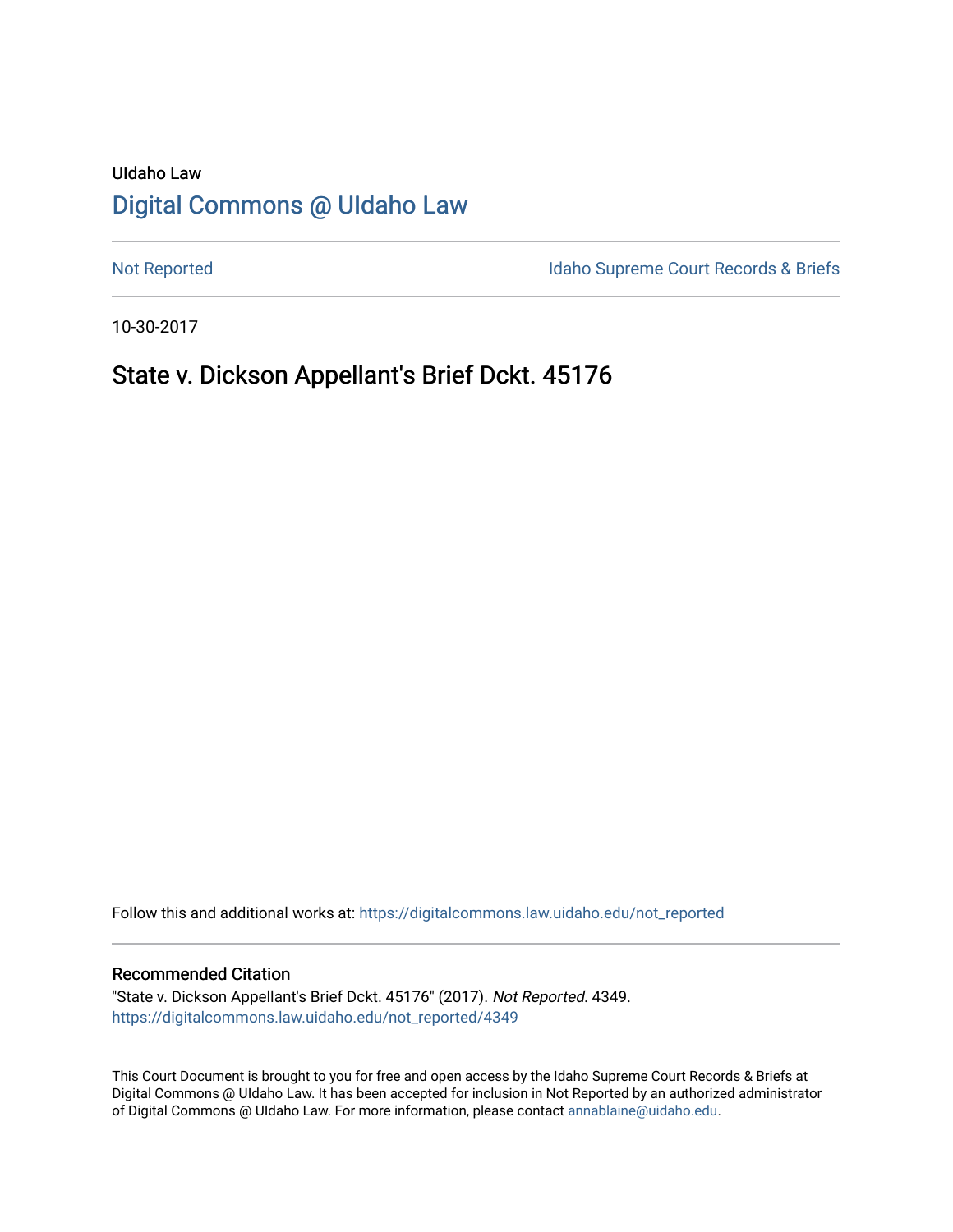ERIC D. FREDERICKSEN State Appellate Public Defender I.S.B. #6555

SALLY J. COOLEY Deputy State Appellate Public Defender I.S.B. #7353 322 E. Front Street, Suite 570 Boise, Idaho 83702 Phone: (208) 334-2712 Fax: (208) 334-2985 E-mail: [documents@sapd.state.id.us](mailto:documents@sapd.state.id.us)

### IN THE SUPREME COURT OF THE STATE OF IDAHO

| STATE OF IDAHO,        |                              |
|------------------------|------------------------------|
|                        | NO. 45176                    |
| Plaintiff-Respondent,  |                              |
|                        | ADA COUNTY NOS. CR01-17-4432 |
| V.                     | & CR01-17-4116               |
|                        |                              |
| RICHARD KELLY DICKSON, | <b>APPELLANT'S BRIEF</b>     |
|                        |                              |
| Defendant-Appellant.   |                              |
|                        |                              |

# STATEMENT OF THE CASE

Nature of the Case

Pursuant to a plea agreement, Richard Dickson pled guilty to one count of delivery of marijuana, one count of sexual battery, and one count of dispensing alcohol to a minor. He received an aggregate unified sentence of fifteen years, with four years fixed.

On appeal, Mr. Dickson contends that this sentence represents an abuse of the district court's discretion, as it is excessive given any view of the facts. He further contends that the district court abused its discretion by failing to reduce his sentence in light of the additional information submitted in conjunction with his Idaho Criminal Rule 35 (*hereinafter*, Rule 35) motion.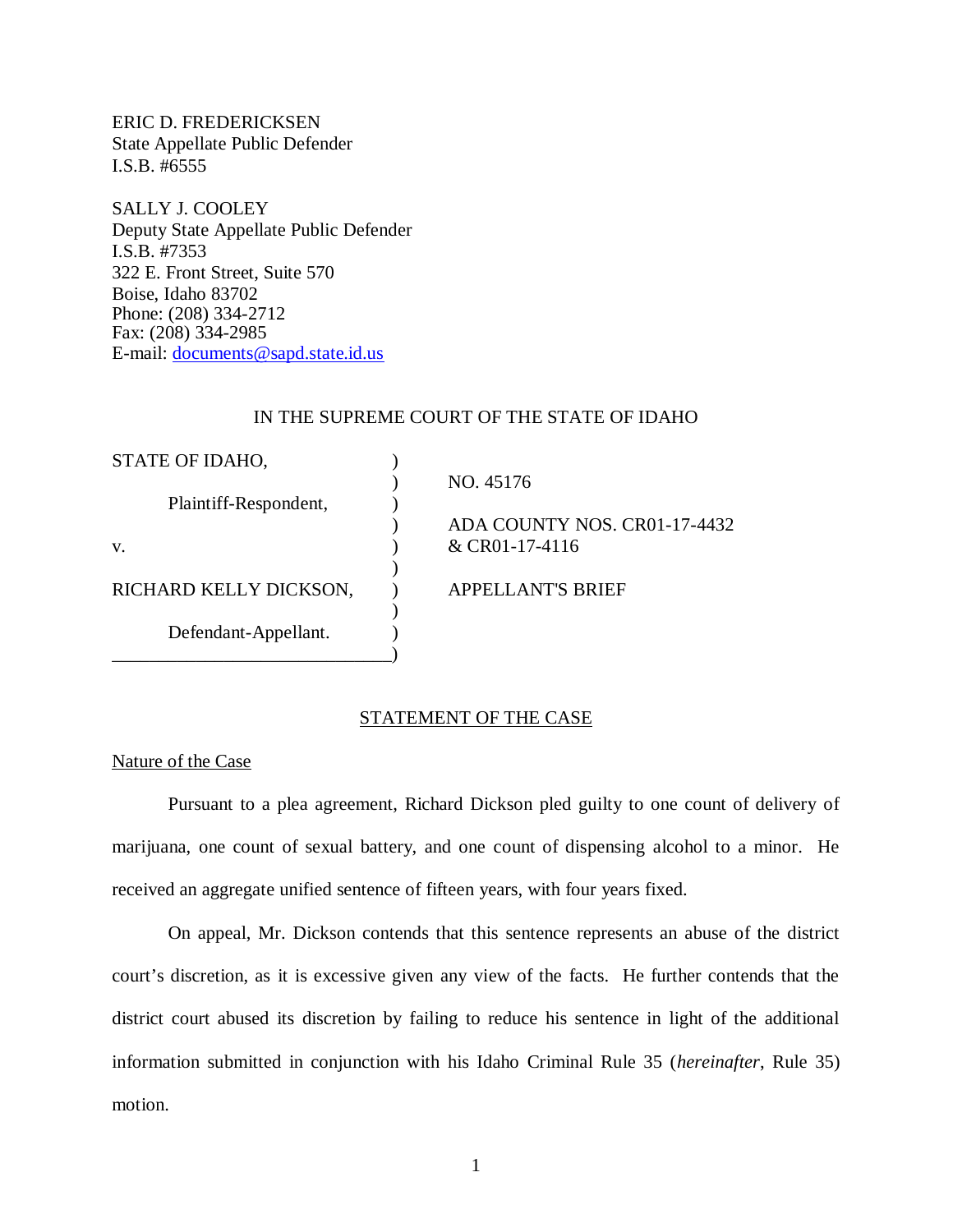## Statement of the Facts & Course of Proceedings

Ada County case number CR-01-17-4116 (*hereinafter,* "the marijuana delivery case") and Ada County case number CR-01-17-4432 (*hereinafter,* "the battery case") were consolidated by the district court. (R., pp.49-50.)

Seventeen-year-old R.D.'s boyfriend reported to law enforcement that R.D. had sexual contact with Richard Dickson. (Presentence Investigation Report (*hereinafter*, PSI),<sup>[1](#page-2-0)</sup> p.4.) When she was interviewed, R.D. told law enforcement that the conduct had occurred on several occasions, after Mr. Dickson provided her with alcoholic beverages. (PSI, p.4, 89.) R.D. also told officers that she had seen marijuana plants growing at Mr. Dickson's house. (PSI, p.4.) Based on these facts, Mr. Dickson was charged by information with five counts of sexual battery of a minor and four counts of dispensing alcohol to a minor. (R., pp.27-30.) Mr. Dickson was also charged by Information with one count of trafficking in marijuana and one count of possession of drug paraphernalia after a search was conducted of his residence pursuant to a search warrant. (Augmentation, pp.5-6.)

Pursuant to a plea agreement, Mr. Dickson pled guilty to one count of delivery of marijuana, one count of sexual battery of a minor, and one count of misdemeanor dispensing alcohol to a minor.  $(4/7/17$  Tr., p.8, L.7 – p.9, L.19; p.23, Ls.9-21; p.27, L.20 – p.28, L.14; p.32, Ls.7-14; R., pp.54-61.) In exchange, the State agreed to dismiss the remaining charges and not to file a persistent violator sentencing enhancement. (R., p.56.) There was no agreement as to sentencing recommendations other than the State would not be recommending more than five years, fixed.  $(R., p.56.)$ 

<span id="page-2-0"></span><sup>&</sup>lt;sup>1</sup> Mr. Dickson will refer to the electronic pagination of the PSI file in his Appellant's Brief.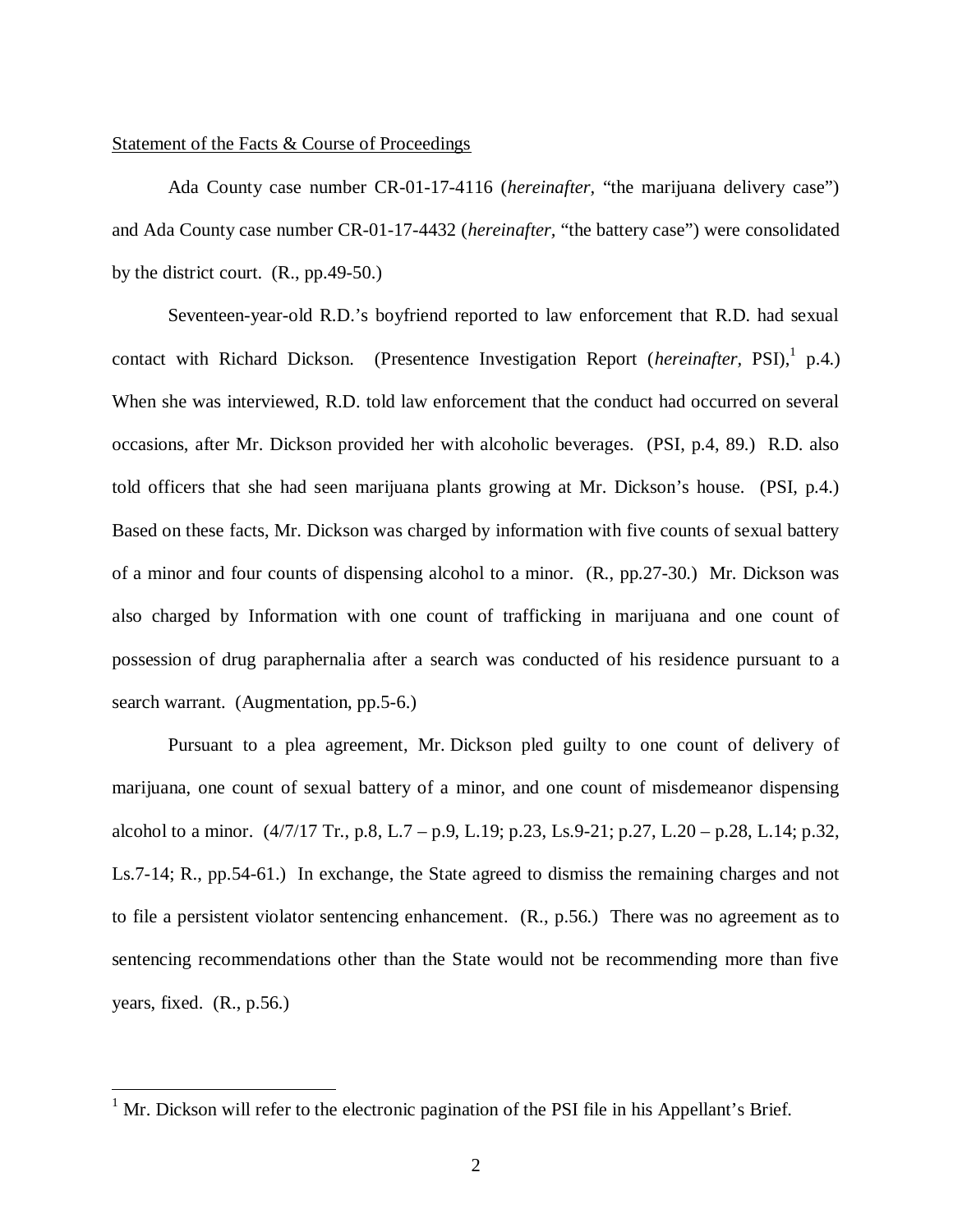At the sentencing hearing, the State asked the district court to sentence Mr. Dickson to fifteen years, with five years fixed, on the battery case, and left the rest of the sentence to the court's discretion. (6/9/17 Tr., p.48, Ls.9-12.) Mr. Dickson's counsel asked the district court to sentence Mr. Dickson to twelve years, with two years fixed, but place Mr. Dickson on probation. (6/9/17 Tr., p.52, Ls.2-5.)

 Mr. Dickson was sentenced to fifteen years, with four years fixed on the marijuana case, and fifteen years, with four years fixed, on the battery case.  $(6/9/17 \text{ Tr}$ , p.54, L.11 – p.56, L.6; R., pp.65-66, 68-72; Augmentation, pp.10-13.) His sentences were ordered to be served concurrently. (6/9/17 Tr., p.55, Ls.18-19; R., p.69; Augmentation, p.11.)

Mr. Dickson filed a timely Rule 35 motion asking the district court for leniency. (Augmentation, p.14.) Mr. Dickson submitted additional materials in support of his Rule 35 motion. (Augmentation, pp.18-20.) On September 13, 2017, the district court denied Mr. Dickson's Rule 35 motion without a hearing. (Augmentation, pp.23-27.) Mr. Dickson filed a notice of appeal timely from the judgment of conviction and the district court's order denying his Rule 35 motion. (R., pp.73-75.)

## ISSUES

- 1. Did the district court abuse its discretion when it imposed an aggregate unified sentence of fifteen years, with four years fixed, upon Mr. Dickson following his plea of guilty to delivery of marijuana, sexual battery of a minor, and dispensing alcohol to minors?
- 2. Did the district court abuse its discretion when it denied Mr. Dickson's Idaho Criminal Rule 35 Motion?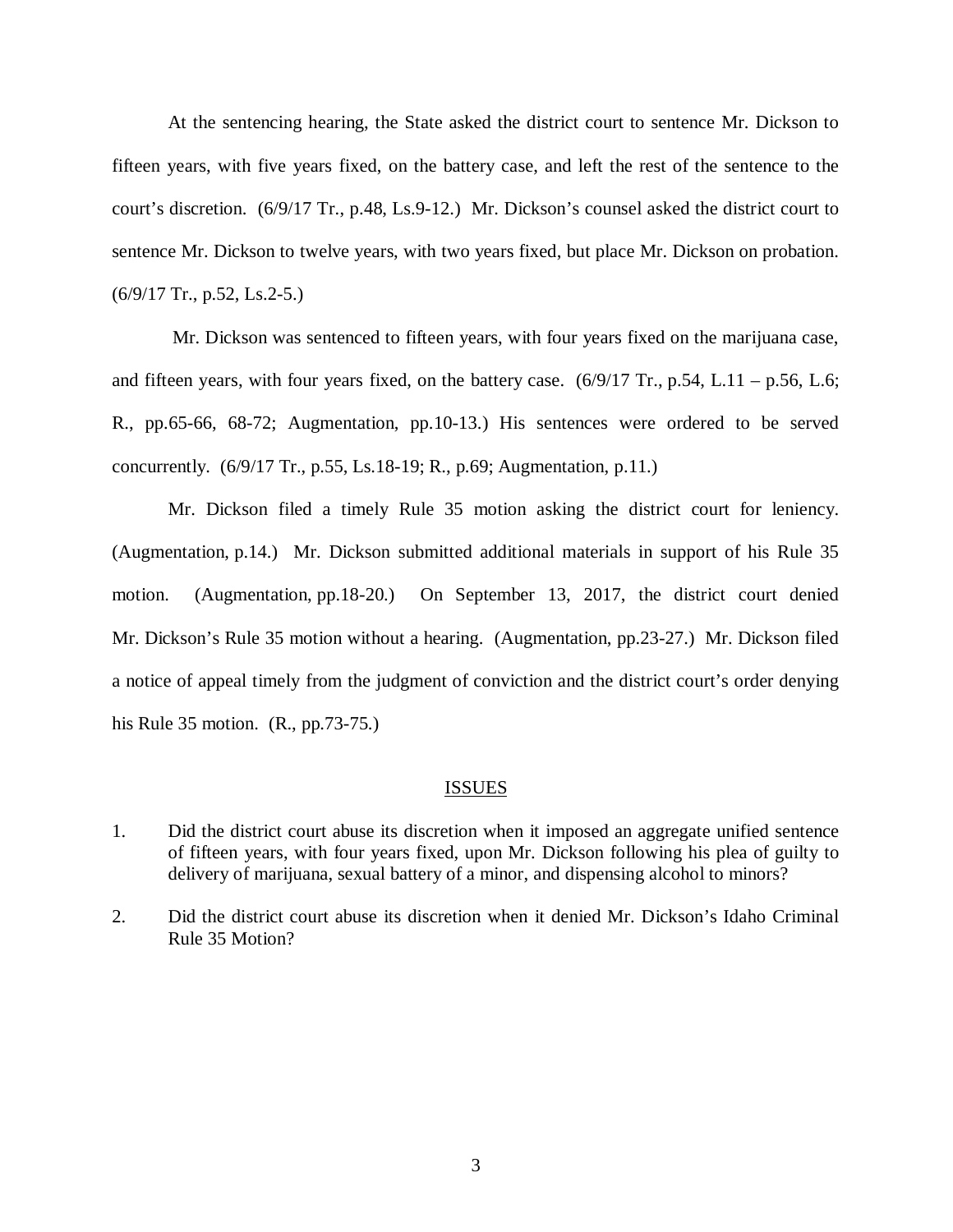#### ARGUMENT

#### I.

# The District Court Abused Its Discretion When It Imposed An Aggregate Unified Sentence Of Fifteen Years, With Four Years Fixed, Upon Mr. Dickson Following His Plea Of Guilty To Delivery Of Marijuana, Sexual Battery Of A Minor, And Dispensing Alcohol To A Minor

Mr. Dickson asserts that, given any view of the facts, his aggregate unified sentence of fifteen years, with four years fixed, is excessive. Where a defendant contends that the sentencing court imposed an excessively harsh sentence, the appellate court will conduct an independent review of the record giving consideration to the nature of the offense, the character of the offender, and the protection of the public interest. *See State v. Reinke*, 103 Idaho 771 (Ct. App. 1982).

The Idaho Supreme Court has held that, "'[w]here a sentence is within statutory limits, an appellant has the burden of showing a clear abuse of discretion on the part of the court imposing the sentence.'" *State v. Jackson*, 130 Idaho 293, 294 (1997) (quoting *State v. Cotton*, 100 Idaho 573, 577 (1979)). Mr. Dickson does not allege that his sentence exceeds the statutory maximum. Accordingly, in order to show an abuse of discretion, Mr. Dickson must show that in light of the governing criteria, the sentences were excessive considering any view of the facts. *Id*. The governing criteria or objectives of criminal punishment are: (1) protection of society; (2) deterrence of the individual and the public generally; (3) the possibility of rehabilitation; and (4) punishment or retribution for wrongdoing. *Id*.

In light of the mitigating factors present in this case, Mr. Dickson's sentence is excessive considering any view of the facts.

Mr. Dickson maintained steady employment for over four years as a bartender. (PSI, p.13.) Mr. Dickson loved his job, and would still be there but for his current incarceration.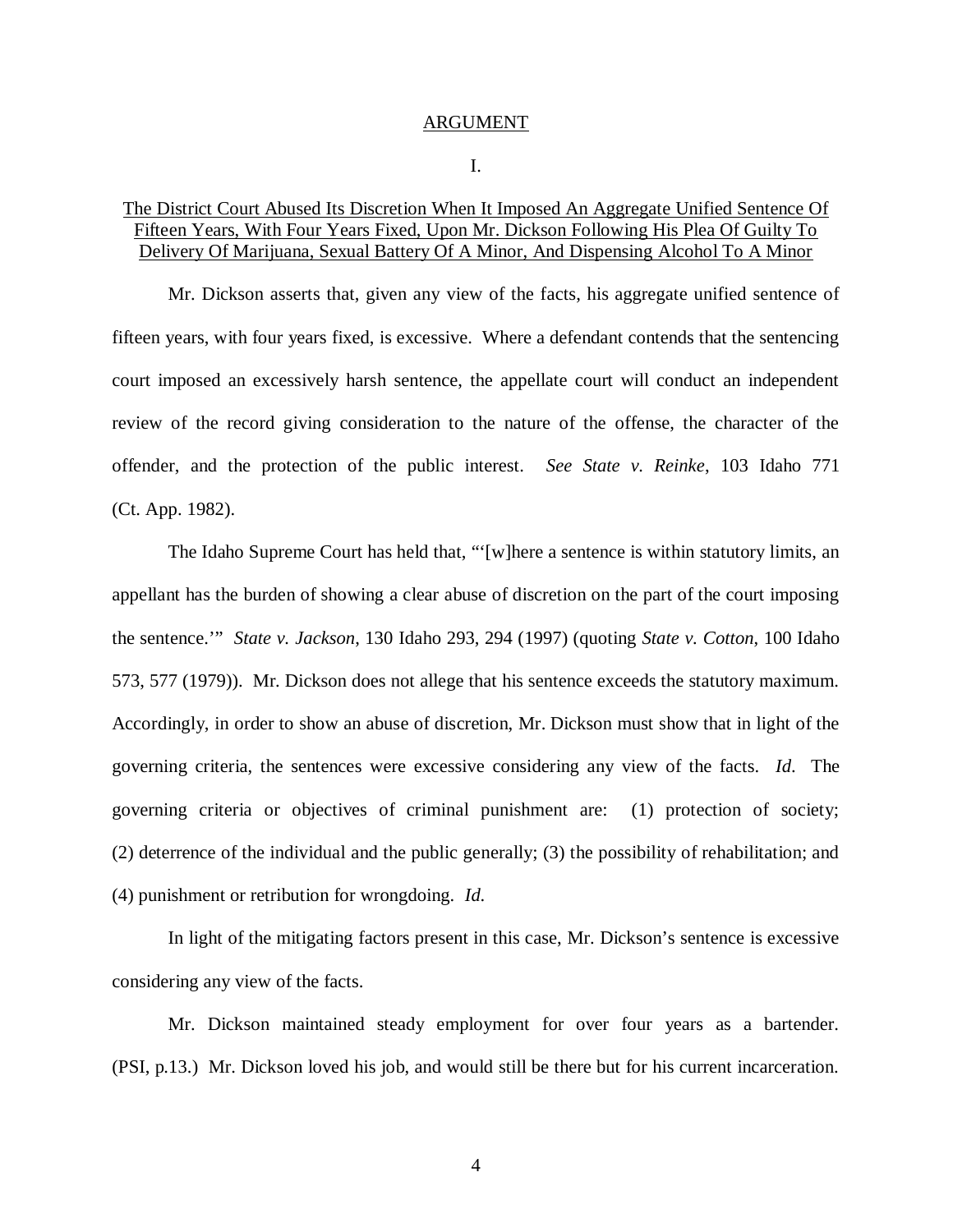(PSI, p.13.) Mr. Dickson has a job waiting for him, should he be released from custody. (6/9/17 Tr., p.51, Ls.11-13.) Idaho recognizes that good employment history is a mitigating factor. *See State v. Nice,* 103 Idaho 89, 91 (1982); *see also State v. Shideler,* 103 Idaho 593, 595 (1982) .

Mr. Dickson has long struggled with an addiction to methamphetamine. (PSI, pp. 14-15, 41.) Although Mr. Dickson did not begin using methamphetamine until he was twenty years old, his methamphetamine use continued, intermittently, for almost twenty years. (PSI, pp.19-20, 41.) Mr. Dickson also has used marijuana regularly for much of his adult life. (PSI, pp.20, 41.)

The Idaho Supreme Court has held that substance abuse should be considered as a mitigating factor by the district court when that court imposes sentence. *State v. Nice*, 103 Idaho 89 (1982). In *Nice*, the Idaho Supreme Court reduced a sentence based on Nice's lack of prior record and the fact that "the trial court did not give proper consideration of the defendant's alcoholic problem, the part it played in causing defendant to commit the crime and the suggested alternatives for treating the problem." *Id.* at 91. Additionally, the Idaho Supreme Court has ruled that ingestion of drugs and alcohol resulting in impaired capacity to appreciate the criminality of conduct, could be a mitigating circumstance. *State v. Osborn*, 102 Idaho 405, 414 (1981). Mr. Dickson would like to stop using controlled substances. (PSI, p.23.)

Further, Mr. Dickson has been diagnosed with depression and anxiety. (PSI, pp.18, 42, 77-79.) Mr. Dickson attempted suicide while in custody. (PSI, pp.77, 79.) He is taking medication to manage his mental health conditions. (PSI, pp.13, 42.) The Idaho Supreme Court has held that the trial court must consider a defendant's mental illness as a factor at sentencing. *Hollon v. State*, 132 Idaho 573, 581 (1999).

Mr. Dickson does have a supportive family to assist him in his rehabilitation. He is close to his family, although he worries that he has lost the respect of family members due to these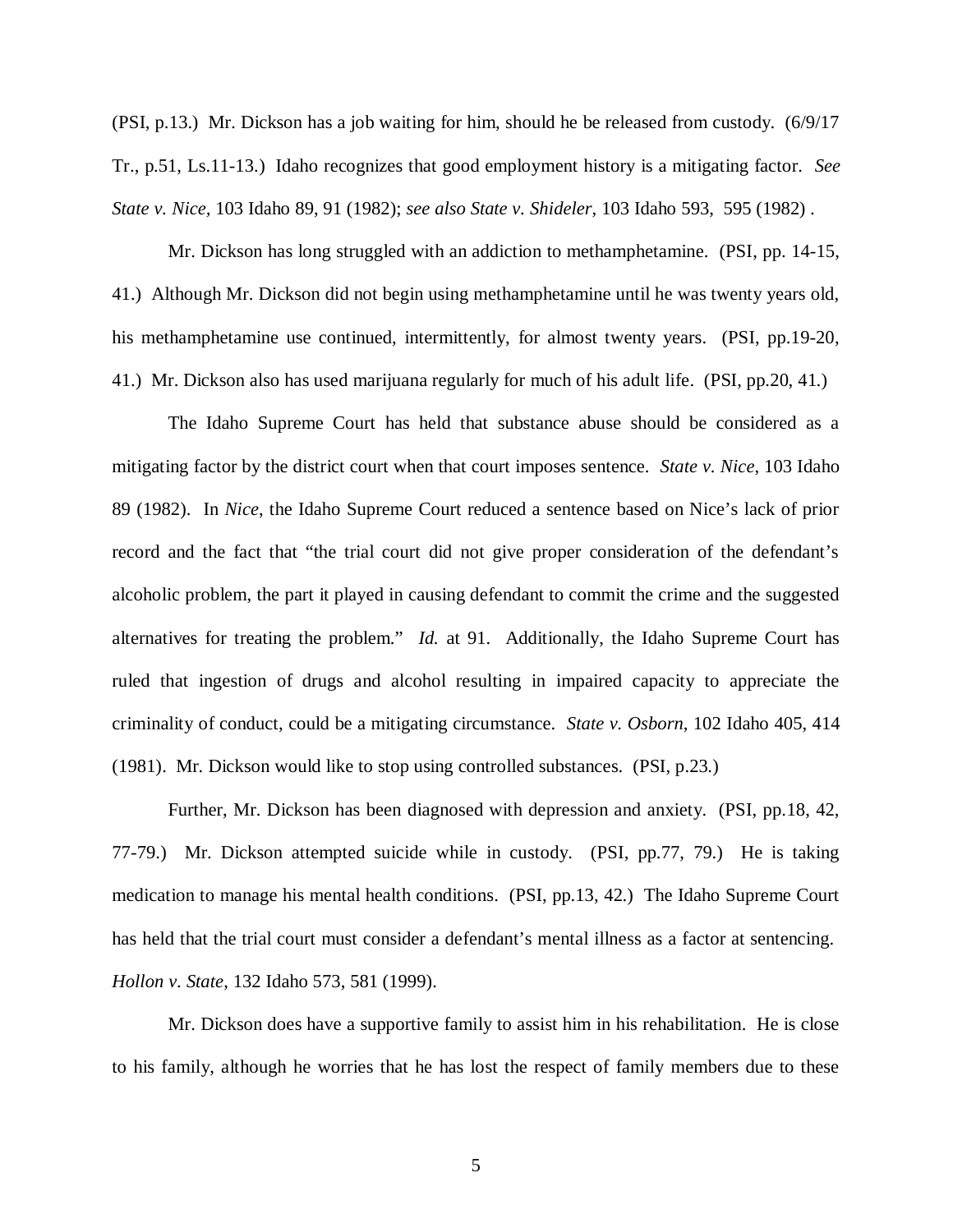crimes. (PSI, pp.37, 42.) His mother expressed to the presentence investigator both her love for, and her disappointment in, Mr. Dickson. (PSI, p.10.)

Further, Mr. Dickson expressed remorse and accepted responsibility for his actions. (PSI, p.37; 4/7/17 Tr., p.8, L.7 – p.9, L.19; p.23, Ls.9-21; p.27, L.20 – p.28, L.14; p.32, Ls.7-14; 6/9/17 Tr., p.52, Ls.15-16.) Mr. Dickson wanted the court to know that he was very sorry and planned to do what he had to do to better himself. (6/9/17 Tr., p.52, Ls.15-24.) Idaho recognizes that some leniency is required when a defendant expresses remorse for his conduct and accepts responsibility for his acts. *Shideler*, 103 Idaho at 595; *State v. Alberts*, 121 Idaho 204, 209 (Ct. App. 1991).

The issue of reducing a sentence because a defendant expresses remorse has been addressed in several cases. For example, in *Alberts*, the Idaho Court of Appeals noted that some leniency is required when the defendant has expressed "remorse for his conduct, his recognition of his problem, his willingness to accept treatment and other positive attributes of his character." *Alberts*, 124 Idaho at 209.

The Idaho Supreme Court has also reduced a defendant's term of imprisonment because the defendant expressed regret for what he had done. *Shideler*, 103 Idaho at 595. In *Shideler,* the Idaho Supreme Court ruled that the prospect of Shideler's recovery from his poor mental and physical health, which included mood swings, violent outbursts, and drug abuse, coupled with his remorse for his actions, was so compelling that it outweighed the gravity of the crimes of armed robbery, assault with a deadly weapon, and possession of a firearm during the commission of a crime. *Id.* at 594-95. Therefore, the Court reduced Shideler's sentence from an indeterminate term not to exceed twenty years to an indeterminate term not to exceed twelve years. *Id.* at 593.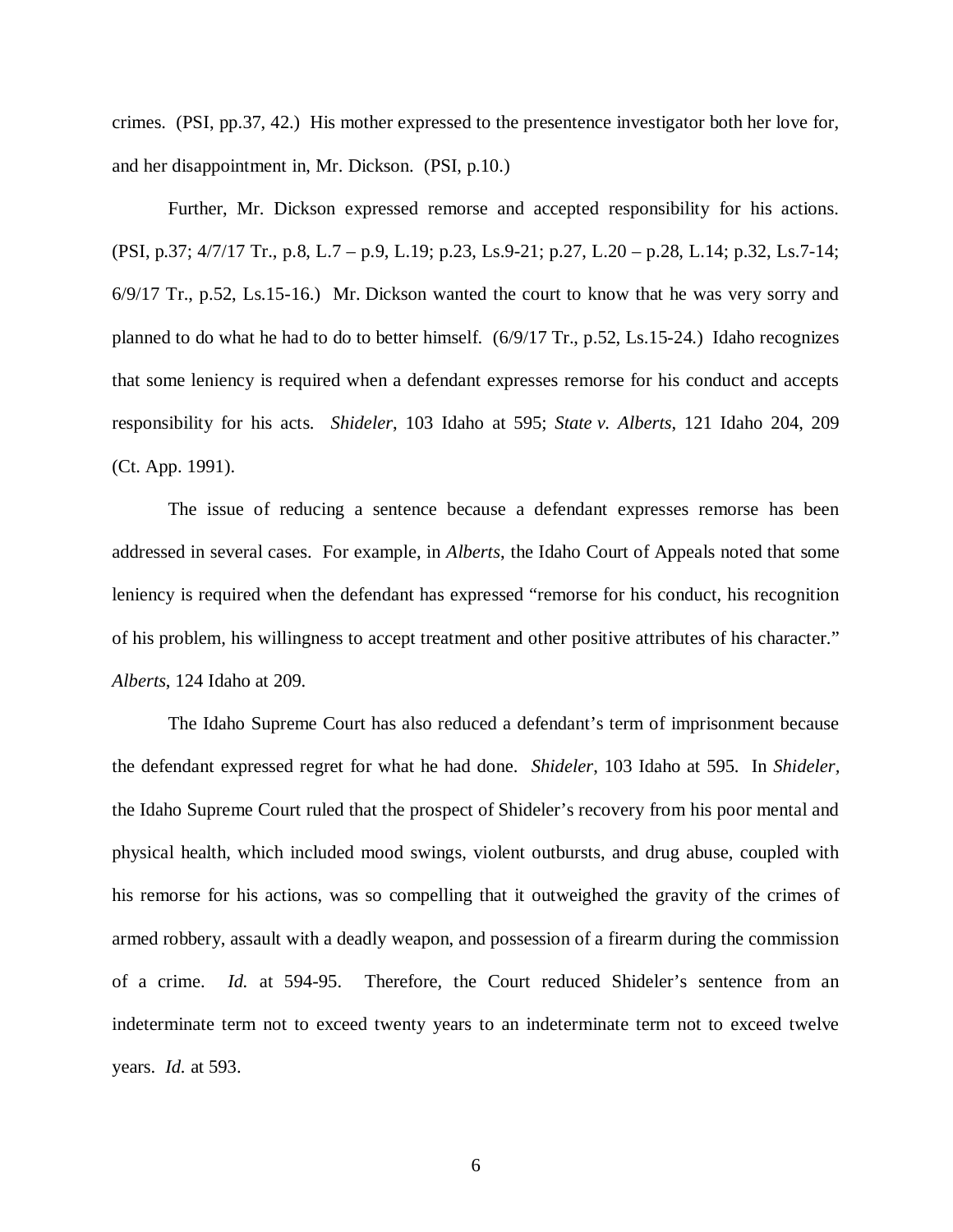Based upon the above mitigating factors, Mr. Dickson asserts that the district court abused its discretion by imposing an excessive sentence upon him. He asserts that had the district court properly considered his remorse, family support, and substance abuse/addiction it would have imposed a less severe sentence.

II.

# The District Court Abused Its Discretion When It Denied Mr. Dickson's Rule 35 Motion For A Sentence Reduction In Light Of The New Information Offered In Support Of His Rule 35 **Motion**

 Although Mr. Dickson contends that his sentence is excessive in light of the information in front of the district court at the time of his June 9, 2017 sentencing hearing (*see* Part I, *supra*), he asserts that the excessiveness of his sentences is even more apparent in light of the new information submitted in conjunction with Mr. Dickson's Rule 35 motion. Mr. Dickson asserts that the district court's denial of his motion for a sentence modification represents an abuse of discretion.

A motion to alter an otherwise lawful sentence under Rule 35 is addressed to the sound discretion of the sentencing court, and essentially is a plea for leniency which may be granted if the sentence originally imposed was unduly severe. *State v. Trent*, 125 Idaho 251, 253 (Ct. App. 1994). "The criteria for examining rulings denying the requested leniency are the same as those applied in determining whether the original sentence was reasonable." *Id*. "If the sentence was not excessive when pronounced, the defendant must later show that it is excessive in view of new or additional information presented with the motion for reduction*. Id*.

In support of his motion for a sentence reduction, Mr. Dickson submitted information regarding his family situation. (Augmentation, p.20.) Mr. Dickson is very close with his family. (Augmentation, p.20.) His grandparents are not in good health and he does not believe they will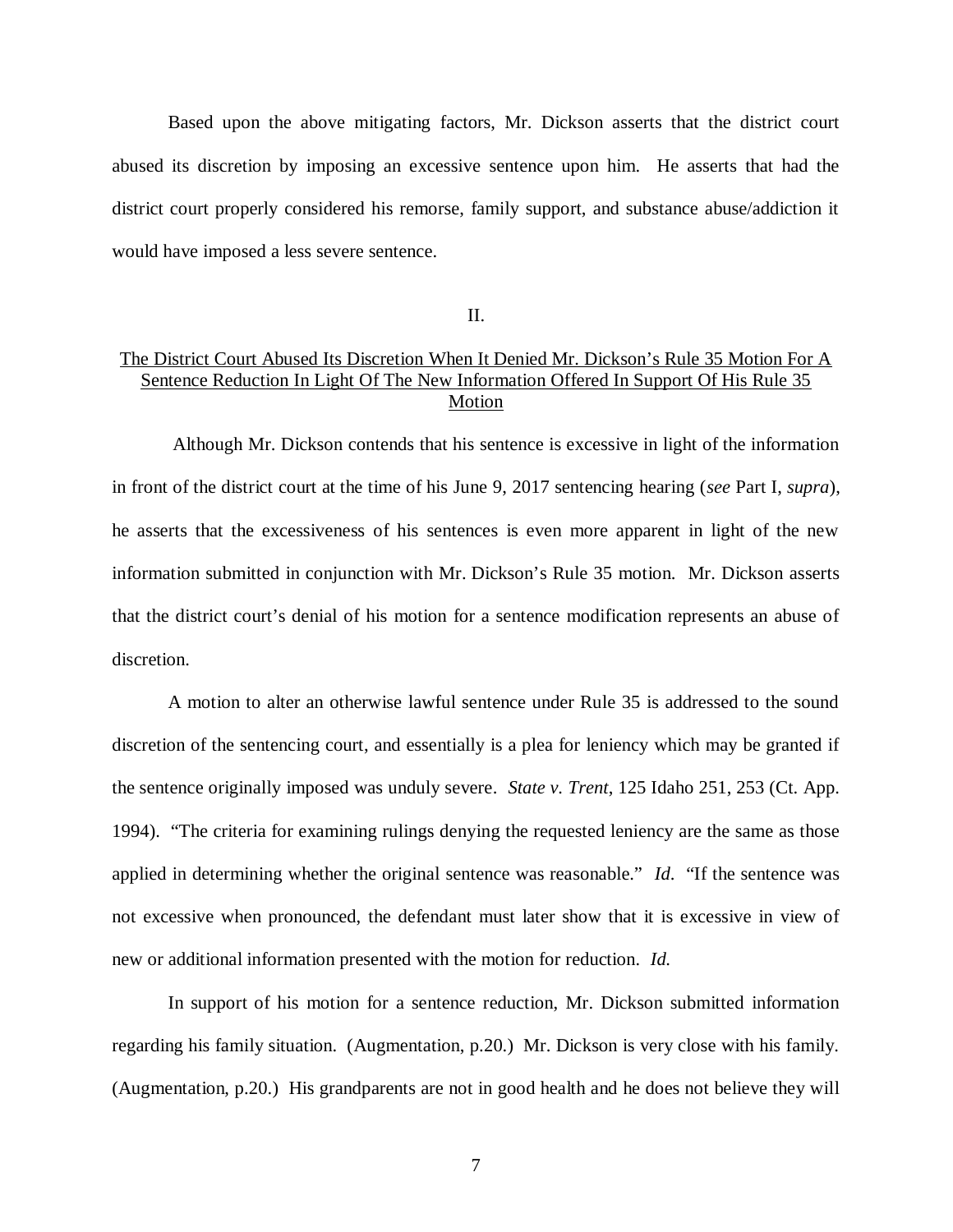still be alive when he is released from custody. (Augmentation, p.20.) Mr. Dickson desperately wants to make amends to his grandparents and his father before it is too late. (Augmentation, p.20.) In light of Mr. Dickson's family situation, the district court should have reduced his sentences.

Based on the foregoing, in addition to the mitigating evidence before the district court at the time of sentencing, it is clear the district court abused its discretion in failing to reduce Mr. Dickson's sentences in response to his Rule 35 motion.

## **CONCLUSION**

Mr. Dickson respectfully requests that this Court reduce his sentences as it deems appropriate.

DATED this 30<sup>th</sup> day of October, 2017.

 $/S/$ SALLY J. COOLEY Deputy State Appellate Public Defender